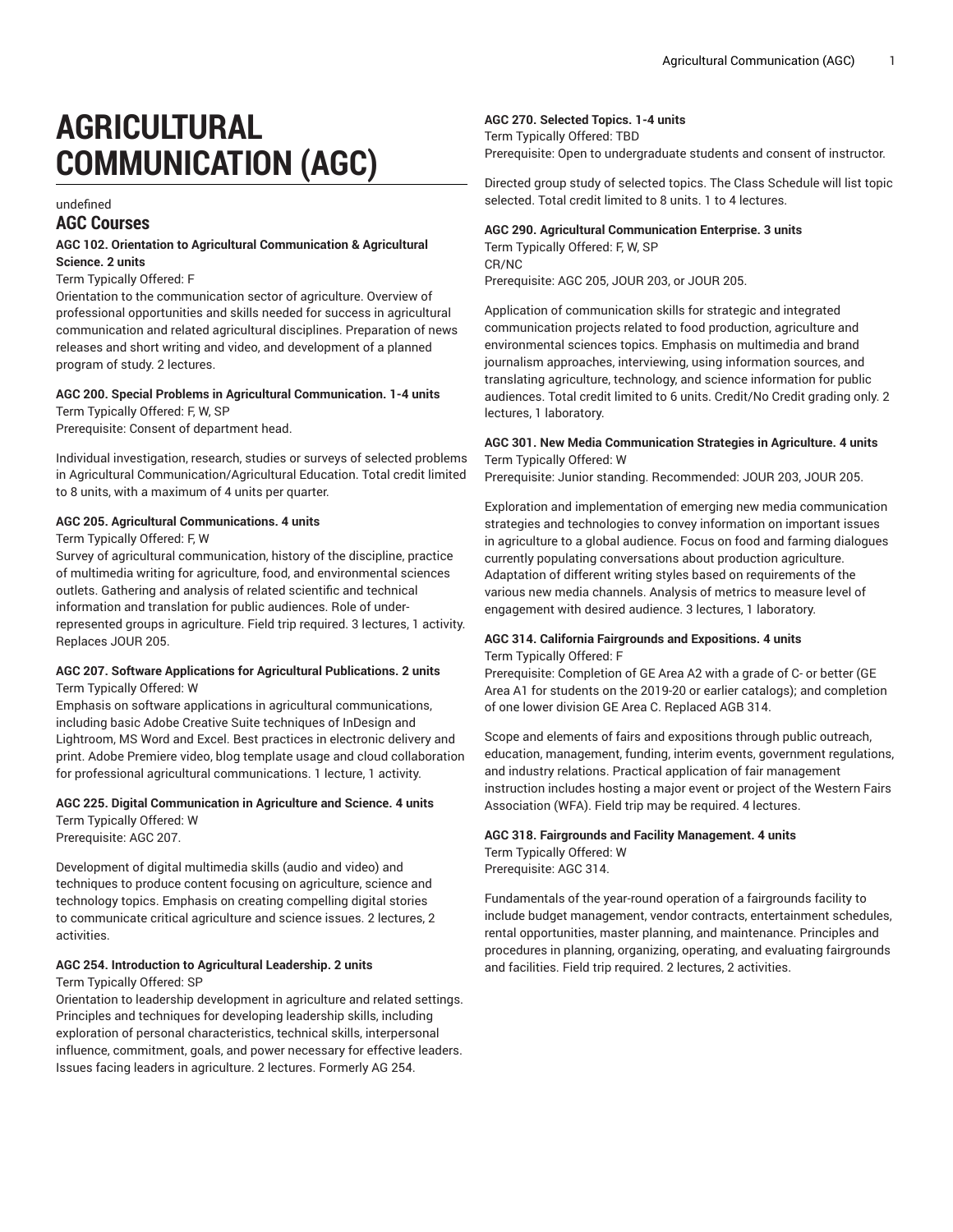#### **AGC 339. Internship in Agricultural Communications. 1-12 units**

Term Typically Offered: F,W,SP,SU CR/NC

Prerequisite: Consent of internship instructor.

Selected Agricultural Communication students will spend up to 12 weeks with an approved agricultural firm engaged in production or related business. Time will be spent applying and developing production and managerial skills and abilities. One unit of credit may be allowed for each full week of completed and reported internship. Degree credit limited to 6 units. Credit/No Credit grading only.

## **AGC 400. Advanced Special Problems in Agricultural Communication. 1-4 units**

Term Typically Offered: F, W, SP Prerequisite: Consent of department head.

Individual investigation, research, studies or surveys of selected problems in Agricultural Communication/Agricultural Education. Total credit limited to 8 units, with a maximum of 4 units per quarter.

# **AGC 404. Foundations of Agricultural Leadership. 3 units**

Term Typically Offered: F, W, SP Prerequisite: Completion of GE Area E (GE Area D4 for students on the 2017-19 or earlier catalogs); and junior standing. Replaced AGED 404.

Introduction to theory and practical application of leadership in agriculture. Emphasis on identifying strategies for self-improvement and personal development. Study of contemporary leaders, professionalism, and leadership actions. 2 lectures, 1 activity.

# **AGC 407. Agricultural Publications. 4 units**

Term Typically Offered: W Prerequisite: JOUR 205 and AGC 207.

Integration of writing, editing, and layout skills in producing agricultural publications. Emphasis on using computer applications in designing publications. Total credit limited to 8 units. 2 lectures, 2 activities.

#### **AGC 412. Advanced Agricultural Leadership Development Practicum. 3 units**

Term Typically Offered: SP Prerequisite: Junior standing and consent of instructor.

Leadership team facilitates a campus event under the direction of the Agricultural Education and Communication Department. Team identifies goals, recruits students, organizes committees, addresses tasks, and conducts the event. Practical application of problem solving, critical thinking, communication and collaboration skills. Total credit limited to 6 units. 3 seminars. Formerly AGED 412.

#### **AGC 425. Multimedia Storytelling in Agriculture and Science. 4 units** Term Typically Offered: F

Prerequisite: AGC 225. Recommended: COMS 395, JOUR 203, JOUR 205, and JOUR 312.

Examines digital and multimedia communication methods of complex agricultural, food, and environmental sciences topics. Exploration and implementation of practices translating science issues to public audiences. Focuses on current campus-related scientific research endeavors using principles of digital storytelling and content creation. 2 lectures, 2 activities.

#### **AGC 426. Presentation Methods in Agricultural Communication. 4 units** Term Typically Offered: F

Prerequisite: Completion of GE Area A1 with a grade of C- or better (GE Area A2 for students on the 2019-20 or earlier catalogs); and junior standing.

Development, delivery and evaluation of effective means of communication by use of a variety of presentation methods and the use of technology for effective communication. 2 lectures, 2 activities.

## **AGC 452. Current Trends and Issues in Agricultural Communication. 4 units**

Term Typically Offered: F, SP Prerequisite: Senior standing.

Presentations by experts from government, industry, and professional organizations. Focus on trends and issues that impact agriculture, in particular agricultural communication. Exploration of solutions to problems facing agricultural communication. Field trip required. 4 seminars.

#### **AGC 454. Agricultural Leadership - Self Assessment & Reflection. 2 units** Term Typically Offered: SP

Prerequisite: AGC 404 and senior standing.

Culminating leadership experience. Appraise strengths and areas of personal growth, analyze effective strategies in leading others, examine collegiate experiences, and construct a leadership philosophy integrating the research-based leadership theory, skills and traits explored. 1 lecture, 1 activity. Formerly AG 454.

#### **AGC 460. Research Methodology in Agricultural Communication and Agricultural Science. 1 unit** Term Typically Offered: F, SP

Prerequisite: Junior standing.

Introduction to the research process and topic selection as it relates to the design and development of the senior project within the Agricultural Communication and the Agricultural Sciences majors. 1 lecture. Formerly AGED 460.

# **AGC 461. Senior Project I. 1 unit**

Term Typically Offered: F, SP Prerequisite: AGED 460.

Empirical application of the scientific method as it relates to the selection of a project. Projects typical of problems that graduates must solve in their field of employment. 1 seminar.

# **AGC 462. Senior Project II. 1 unit**

Term Typically Offered: F, SP Prerequisite: AGC 461.

Completion of a project begun in AGC 461. Projects typical of problems that graduates must solve in their field of employment. Project results are presented in a formal report. 1 seminar.

# **AGC 463. Senior Project. 3 units**

Term Typically Offered: F, SP Prerequisite: Senior standing. Corequisite: AG 452 or AGC 452.

Research, selection, and completion of projects addressing practical or scholarly research problems graduates may encounter in their fields of employment. Project results presented in a formal written report and oral presentation. 3 seminars.